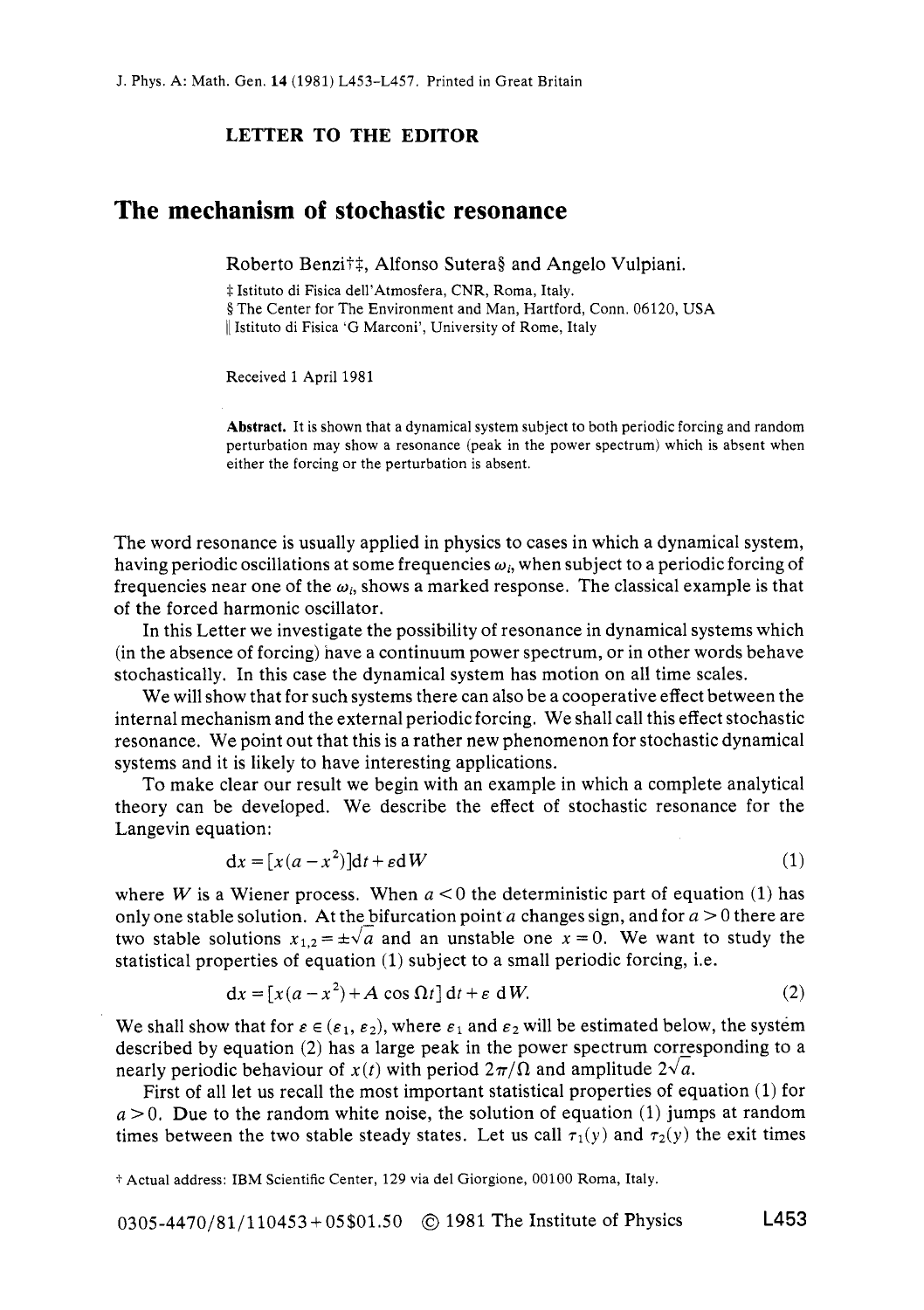from the basins of attraction of the points  $x_1 = -\sqrt{a}$  and  $x_2 = \sqrt{a}$  respectively, i.e.

$$
\tau_1(y) = \inf(t; x(t) = 0 \text{ and } x(0) = y \in (-\infty, 0)),
$$
  
\n
$$
\tau_2(y) = \inf(t; x(t) = 0 \text{ and } x(0) = y \in (+\infty, 0)).
$$

Let us define  $M_n^i = \langle (\tau_i(y))^n \rangle$  with  $i = 1, 2$  and  $M_0^i = 1$ . The  $M_n^i(y)$  satisfies a differential equation (Gihman and Skorohod 1972):

$$
\frac{1}{2}\varepsilon^{2}\frac{d^{2}}{dy^{2}}M_{n}^{i}(y)-y(a-y^{2})\frac{d}{dy}M_{n}^{i}(y)=-nM_{n-1}^{i}(y), \qquad i=1, 2,
$$
\n(3)

with boundary conditions  $M_n^1(0) = 0$  and  $M_n^2(0) = 0$ . Using saddle point technique, we can estimate the solutions of equations (3). In particular, for  $M_1^1(y)$  and  $M_1^2(y)$  we obtain

$$
M_1^1(y) \cong M_1^1(-\sqrt{a}) \cong (\pi/a\sqrt{2}) \exp(a^2/2\varepsilon^2)
$$
 (4)

and

$$
M_1^2(y) \cong 2[M_1^1(-\sqrt{a})]^2 \cong (\pi^2/a^2) \exp(a^2/\varepsilon^2).
$$
 (5)

Note that because of the symmetry we have<br>  $M_1^2(\sqrt{a}) = M_1^1(-\sqrt{a}).$ 

$$
\mathcal{M}_1^2(\sqrt{a}) = \mathcal{M}_1^1(-\sqrt{a}).
$$

From equations **(4)** and *(5)* we see that the variance of the exit time is nearly equal to the mean exit time. It follows that no significant peak can be shown by the power spectrum of *x.* 

Let us now discuss the property of equation  $(2)$ . We are interested in the case where A is small compared with  $a^{3/2}$ . To understand the physical effect of the periodic forcing we being by discussing equation (2) for  $t = 0$  and for  $t = \Omega/\pi$ . In other words, we discuss the two time-independent stochastic equations

$$
dx = [x(a - x2) + A]dt + \varepsilon dW,
$$
\n(6)

$$
dx = [x(a - x2) - A]dt + \varepsilon dW.
$$
 (7)

Like equation (1), equations (6) and (7) have two stable fixed points and one unstable fixed point. However, there is no longer symmetry between the exit times from the two basins of attraction. Let us call  $x_i$  the fixed points of equation (6) and  $x_i$  the fixed points of equation (7). Using the same technique leading to estimates **(4)** and *(5),* we obtain

$$
\mu(x_1') \approx \frac{\pi}{a\sqrt{2}} \exp\left(\frac{a^2}{2\varepsilon^2} \left(1 + \frac{4A}{a^{3/2}}\right)\right),\tag{8}
$$

$$
\nu(x_1'') \approx \frac{\pi}{a\sqrt{2}} \exp\left(\frac{a^2}{2\varepsilon^2} \left(1 - \frac{4A}{a^{3/2}}\right)\right),\tag{9}
$$

where  $\mu(x_1)$  and  $\nu(x_1^r)$  are the mean exit times from the basin of attraction to which  $x_1^r$ and  $x_1''$  belong. We can now understand the qualitative behaviour of equation (2). Let us suppose we start at  $t = 0$  with  $x = x'_1$ . As time passes, the probability to exit from the basin of attraction increases, and it reaches a maximum for  $t = \pi/\Omega$ . If we call  $\tau$  the mean exit time to exit from the basin of attraction, it follows that

$$
\nu(x_1'') < \tau < \mu(x_1').
$$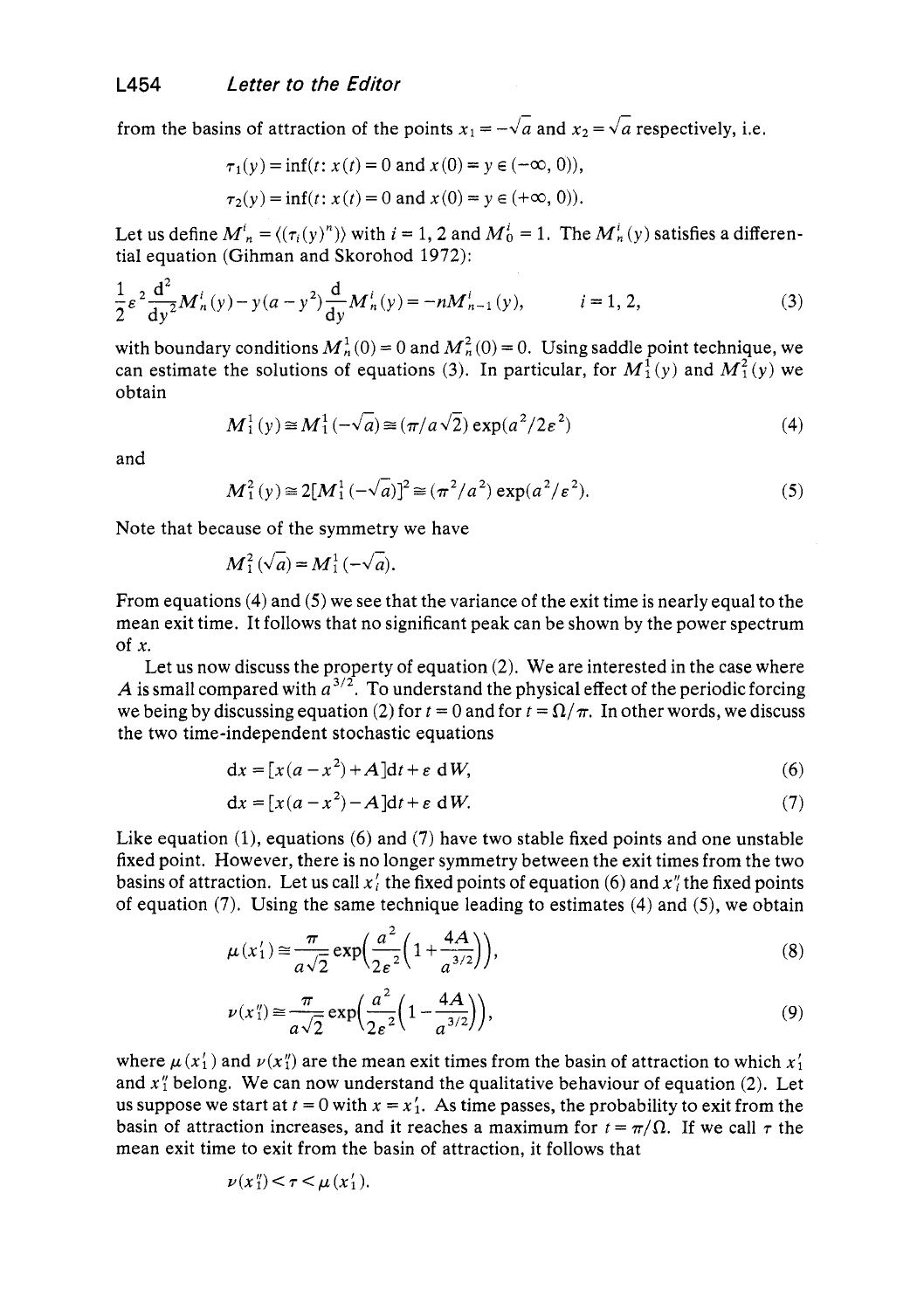Now if

$$
\mu(x'_1) \ge \pi/\Omega \qquad \text{and} \qquad \nu(x''_1) \ll \pi/\Omega \tag{10}
$$

then  $\tau \approx \pi/\Omega$ , while the variance of the exit time is of order  $\nu(x_1^n)$ . Therefore with probability near 1 the solution of equation (2) with initial condition  $x = x'_1$  at  $t = 0$  will jump to the point  $x = x_2^n$  at  $t = \pi/\Omega$ . In the same way, it is possible to see that the solution will spend a time about  $\pi/\Omega$  in the new basin of attraction and at  $t = 2\pi/\Omega$  will jump to the point  $x = x'_1$ . In this case  $x(t)$  will jump between the two stable steady states nearly periodically in phase with the periodic forcing. According to equation (10), we see that in order to satisfy the inequalities, the variance of the noise has to be confined in the interval  $(\epsilon_1, \epsilon_2)$  where  $\epsilon_1$  and  $\epsilon_2$  are given by

$$
\varepsilon_1 = a \left( \frac{1 - 4A/a^{3/2}}{2 \ln (2\sqrt{2}a/\Omega)} \right)^{1/2}, \qquad \varepsilon_2 = a \left( \frac{1 + 4A/a^{3/2}}{2 \ln (2\sqrt{2}a/\Omega)} \right)^{1/2},
$$

where for  $\varepsilon = \varepsilon_1$ ,  $\nu(x_1^n) = \pi/\Omega$  and for  $\varepsilon = \varepsilon_2$ ,  $\mu(x_1) = \pi/\Omega$ . In other words for a given value of A, small compared with  $a^{3/2}$ , the power structure of  $x(t)$  shows a peak at the frequency when  $\varepsilon$  is confined between the values  $\varepsilon_1$  and  $\varepsilon_2$ . This is what we call stochastic resonance. It has been recently applied by the authors to the study of climatic changes during the last 700 000 years (Benzi *eta1* 1981), (see figure 1). We believe that this mechanism can also be important for those systems showing Hopf bifurcation and stochastic forcing, as recently described by Graham (1980).



**Figure 1.** Numerical simulation of equation (2) with  $a = 1$ ,  $A = 0.12$ ,  $\Omega = 2\pi/T = 10^{-3}$  and  $\epsilon = 0.25$ . Note that using equation (10) we obtain  $\epsilon_1 = 0.18$  and  $\epsilon_2 = 0.31$ . Therefore  $\varepsilon \in (\varepsilon_1, \varepsilon_2).$ 

We now discuss the stochastic resonance in a deterministic system whose solution is asymptotic to a strange attractor. It is well known that in this case the behaviour of the system is chaotic. The classical example is the Lorenz model described by

$$
\dot{x} = \sigma(y - x), \qquad \dot{y} = rx - y - xz, \qquad \dot{z} = -bz + xy,
$$

where  $\sigma = 10$ ,  $b = \frac{8}{3}$  (Lorenz 1963). For  $r > r_c = 24.74$  the model shows chaotic behaviour. This model has been used by several authors as a prototype of the transition to chaos in deterministic dynamical systems, and it is a prototype for the transition to turbulence as well as laser dynamics (see Rabinovich (1978) for a detailed discussion).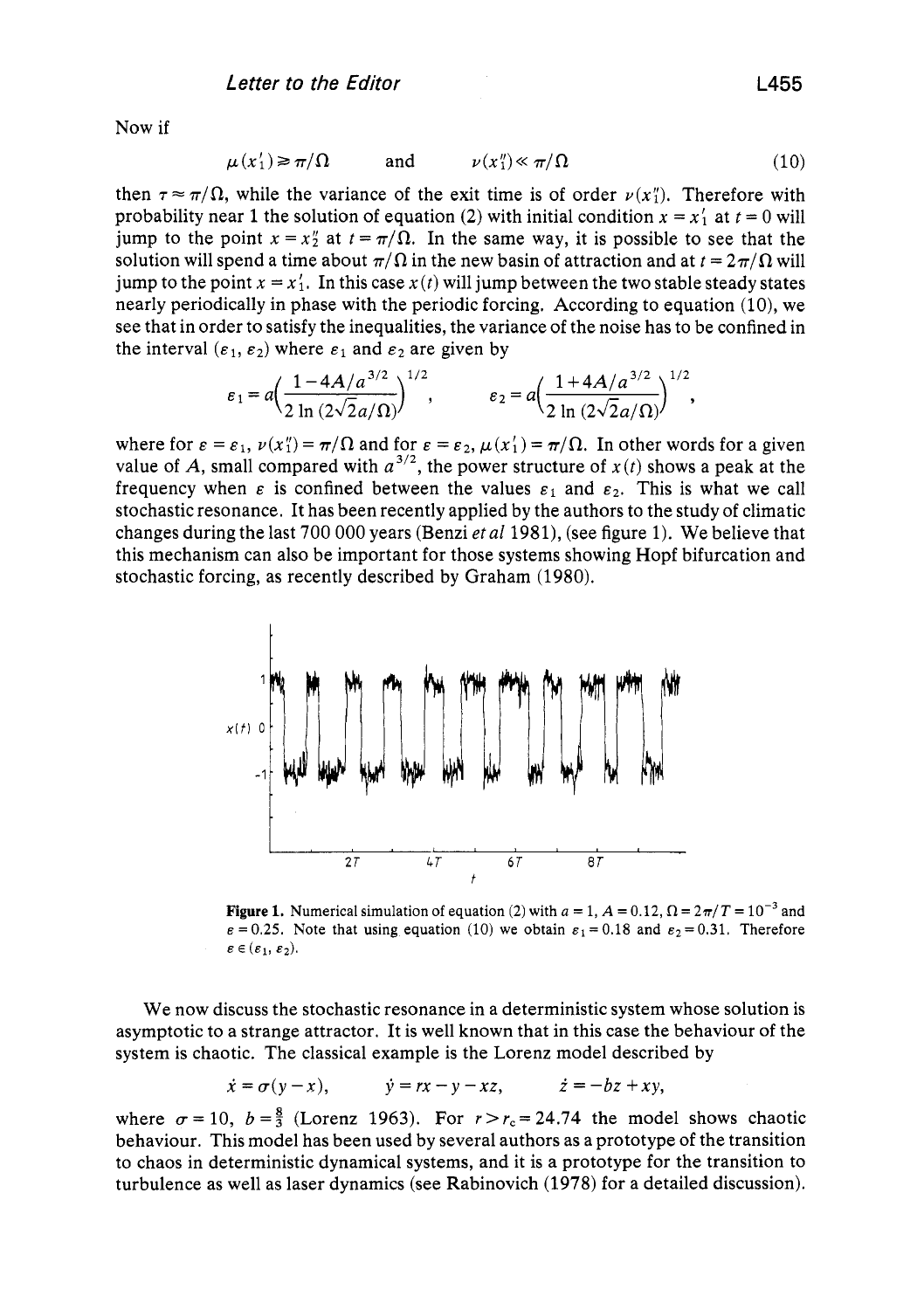We have studied the effect of a small periodic forcing  $A \cos\Omega t$  on the Lorenz model, in the form

$$
x = \sigma(y - x), \qquad y = rx - y - xz + A\cos\Omega t, \qquad z = -bz + xy, \quad (11)
$$

with  $A = 30$  and  $\Omega = 1$ . We have computed the Fourier transform  $\tilde{x}(\omega)$  of  $x(t)$ . For  $r > r_c$  there is a marked peak in  $|\tilde{x}(\omega)|^2$  for  $\omega \sim \Omega$ . In figure 2 we show  $|\tilde{x}(\omega)|^2$  as a function of r. As can be seen, for  $r > r_c$  we have a sudden transition to the stochastic resonance. **A** detailed analysis of this effect will be given in a forthcoming paper. We hope that the phenomenon of the stochastic resonance will be observed in experimental studies.



**Figure 2.** Plot of  $|\tilde{x}(\omega)|^2/N$  against *r* for the Lorenz model equation (11). *N* is a normalising factor chosen arbitrarily. Note that for small value of *r* the periodic forcing is large enough to produce periodic oscillations between the two stable solutions. for increasing value of *I,*  the effect of the periodic forcing is decreased as  $r^{-3/2}$ . The sudden jump of  $|\tilde{x}(\omega)|^2$  near  $r_c$  is due, therefore, to the transition to the stochasticity of the Lorenz model.

The theory of the stochastic resonance for the Lorenz model cannot be developed analytically as in the case of equation (1). However, a qualitative discussion can be performed using recent investigations of Sutera (1980) and Zippelius and Lucke (1981). They studied the statistical properties of the Lorenz model subject to external white noise for both cases  $r < r_c$  and  $r > r_c$ . First of all they found that the Lorenz model does not significantly change its statistical properties for  $r > r_c$  when subject to external white noise. Moreover they both found striking similarity between the two statistical properties for  $r < r_c$  and  $r > r_c$ . This observation suggests that the mechanism of stochastic resonance can be observed also for the Lorenz model stochastically perturbed by a white noise in the case  $r < r<sub>c</sub>$ . Therefore the theory developed for equation (1) can be applied in this case, with the necessary complication in estimating the mean exit times from the two basins of attraction. This could serve as a guideline in developing a theory of stochastic resonance for the case  $r > r<sub>c</sub>$  with and without stochastic perturbations.